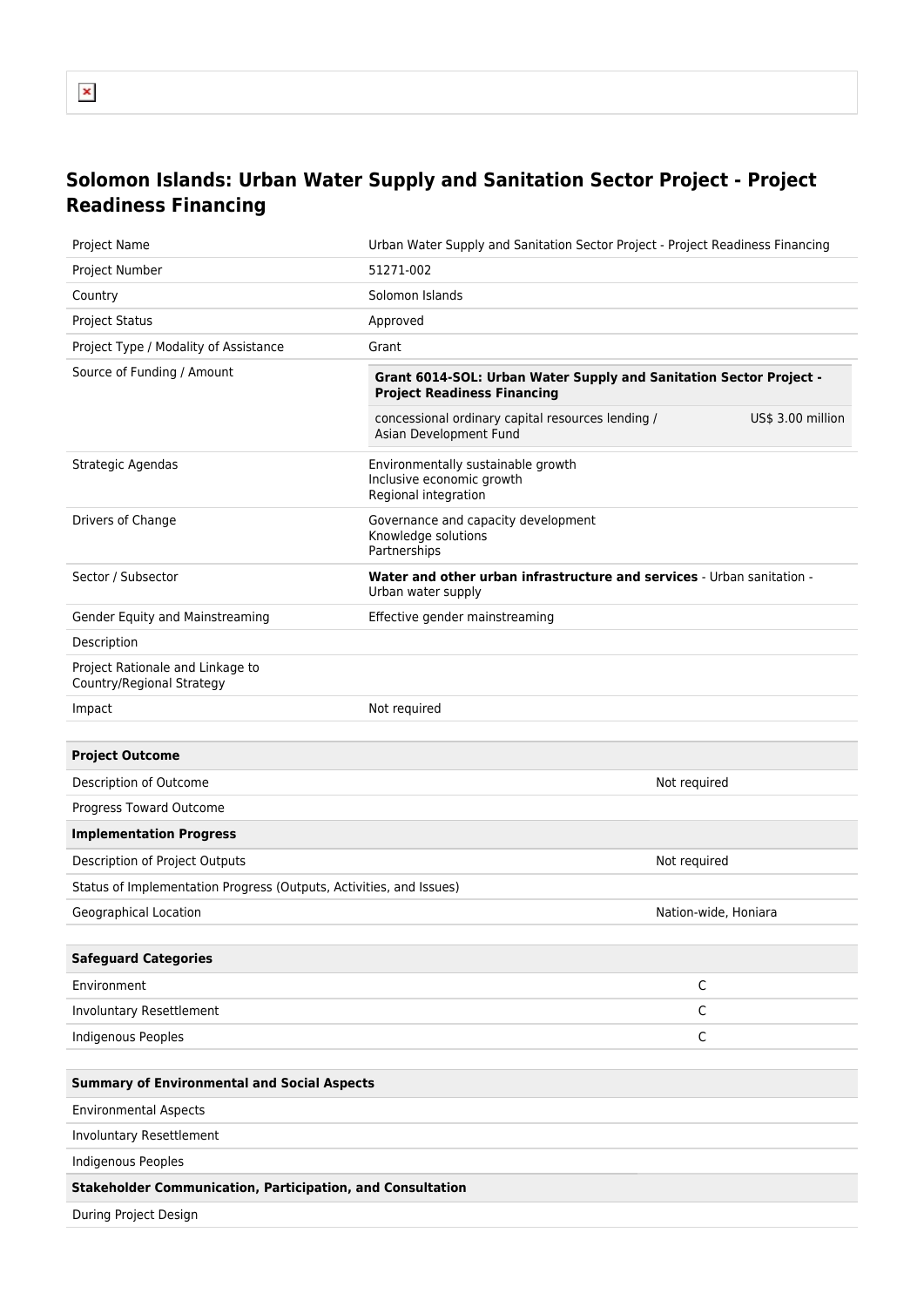## **Business Opportunities**

|                         | Consulting Services Consulting Services<br>Method<br>(Prior / Post) Advertisement Date<br>(quarter/year) Type of Proposal<br>services. \$1.51 million QCBS Prior Q3 2018 FTP<br><b>Consulting Services</b><br><b>Method Review</b><br>(Prior / Post) Type of Proposal<br>1. Awarded and On-going Contracts<br><b>Consulting Services</b><br>Nil<br>2. Completed Contracts<br><b>Consulting Services</b><br>(quarter/<br>Nil<br>D. Non-ADB Financing<br>by Non-ADB sources.<br>Goods and Works<br><b>Method Comments</b><br>Nil<br><b>Consulting Services</b><br><b>Method Comments</b> | Quality and Cost Based Selection (QCBS) Quality-cost ration of 90:10<br>Goods and Works Contracts Estimated to Cost \$1 Million or More<br>No procurement of goods and works contracts are anticipated under the PRF Project.<br>Consulting Services Contracts Estimated to Cost \$100,000 or More<br>The following table lists consulting services contracts for which the recruitment activity is either ongoing or<br>expected to commence within the next 18 months.<br>Package Number General Description Estimated Value Recruitment Method Review<br>PRF Package 1 Detailed engineering design, preparation of bidding documents, bidding and bid evaluation<br>PRF Package 2A International Project Manager \$0.67 million ICS Prior Q2 2019<br>PRF Package 2B International Environmental Specialist \$0.16 million ICS Prior Q2 2019<br>PRF Package 2C International Contracts Manager \$0.32 million ICS Prior Q2 2019<br>PRF Package 2D National Resettlement Specialist \$0.15 million ICS Prior Q2 2019<br>PRF Package 2E National Community Liaison and Communications Specialist \$0.15 million ICS Prior Q2 2019<br>B. Indicative List of Packages Required Under the Project<br>4. The following table provides an indicative list of consulting services contracts over the life of the project,<br>other than those mentioned in previous sections (i.e., those expected beyond the current period).<br>Package Number General Description Estimated Value (cumulative) Estimated Number of Contracts Recruitment<br>PRF Package 2E National Environmental Specialist \$0.09 million 1 ICS Prior<br>C. List of Awarded and On-going, and Completed Contracts<br>5. The following tables list the awarded, on-going contracts, and completed contracts.<br>Package Number General Description Estimated Value Awarded Contract Value Recruitment Method<br>Advertisement Date (quarter/year) Date of ADB Approval of Contract Award<br>Package Number General Description Estimated Value Contract Value Recruitment Method Advertisement Date<br>year) Date of ADB Approval of Contract Award Date of Completion<br>6. The following table lists goods, works and consulting services contracts over the life of the project, financed<br>General Description Estimated Value (cumulative) Estimated Number of Contracts Procurement<br>General Description Estimated Value (cumulative) Estimated Number of Contracts Recruitment |
|-------------------------|----------------------------------------------------------------------------------------------------------------------------------------------------------------------------------------------------------------------------------------------------------------------------------------------------------------------------------------------------------------------------------------------------------------------------------------------------------------------------------------------------------------------------------------------------------------------------------------|--------------------------------------------------------------------------------------------------------------------------------------------------------------------------------------------------------------------------------------------------------------------------------------------------------------------------------------------------------------------------------------------------------------------------------------------------------------------------------------------------------------------------------------------------------------------------------------------------------------------------------------------------------------------------------------------------------------------------------------------------------------------------------------------------------------------------------------------------------------------------------------------------------------------------------------------------------------------------------------------------------------------------------------------------------------------------------------------------------------------------------------------------------------------------------------------------------------------------------------------------------------------------------------------------------------------------------------------------------------------------------------------------------------------------------------------------------------------------------------------------------------------------------------------------------------------------------------------------------------------------------------------------------------------------------------------------------------------------------------------------------------------------------------------------------------------------------------------------------------------------------------------------------------------------------------------------------------------------------------------------------------------------------------------------------------------------------------------------------------------------------------------------------------------------------------------------------------------------------------------------------------------------------------------------------------------------------------------------------------------------------------------------------------------------------------------------------|
| Procurement             | amended from time to time).                                                                                                                                                                                                                                                                                                                                                                                                                                                                                                                                                            | Procurement will be carried out following ADB's Procurement Policy and Procurement Regulations (2017, as                                                                                                                                                                                                                                                                                                                                                                                                                                                                                                                                                                                                                                                                                                                                                                                                                                                                                                                                                                                                                                                                                                                                                                                                                                                                                                                                                                                                                                                                                                                                                                                                                                                                                                                                                                                                                                                                                                                                                                                                                                                                                                                                                                                                                                                                                                                                               |
| Responsible ADB Officer |                                                                                                                                                                                                                                                                                                                                                                                                                                                                                                                                                                                        | Blaik, Stephen                                                                                                                                                                                                                                                                                                                                                                                                                                                                                                                                                                                                                                                                                                                                                                                                                                                                                                                                                                                                                                                                                                                                                                                                                                                                                                                                                                                                                                                                                                                                                                                                                                                                                                                                                                                                                                                                                                                                                                                                                                                                                                                                                                                                                                                                                                                                                                                                                                         |
|                         |                                                                                                                                                                                                                                                                                                                                                                                                                                                                                                                                                                                        |                                                                                                                                                                                                                                                                                                                                                                                                                                                                                                                                                                                                                                                                                                                                                                                                                                                                                                                                                                                                                                                                                                                                                                                                                                                                                                                                                                                                                                                                                                                                                                                                                                                                                                                                                                                                                                                                                                                                                                                                                                                                                                                                                                                                                                                                                                                                                                                                                                                        |

| Responsible ADB Department                                                               | Pacific Department                                                          |  |  |
|------------------------------------------------------------------------------------------|-----------------------------------------------------------------------------|--|--|
| Responsible ADB Division<br>Urban, Social Development & Public Management Division, PARD |                                                                             |  |  |
| <b>Executing Agencies</b>                                                                | Ministry of Finance and Treasury<br>P.O. Box 26<br>Honiara, Solomon Islands |  |  |
| <b>Timetable</b>                                                                         |                                                                             |  |  |
| Concept Clearance                                                                        |                                                                             |  |  |

Fact Finding **Fact Finding**  $\overline{\phantom{a}}$  .  $M$ RM  $-$